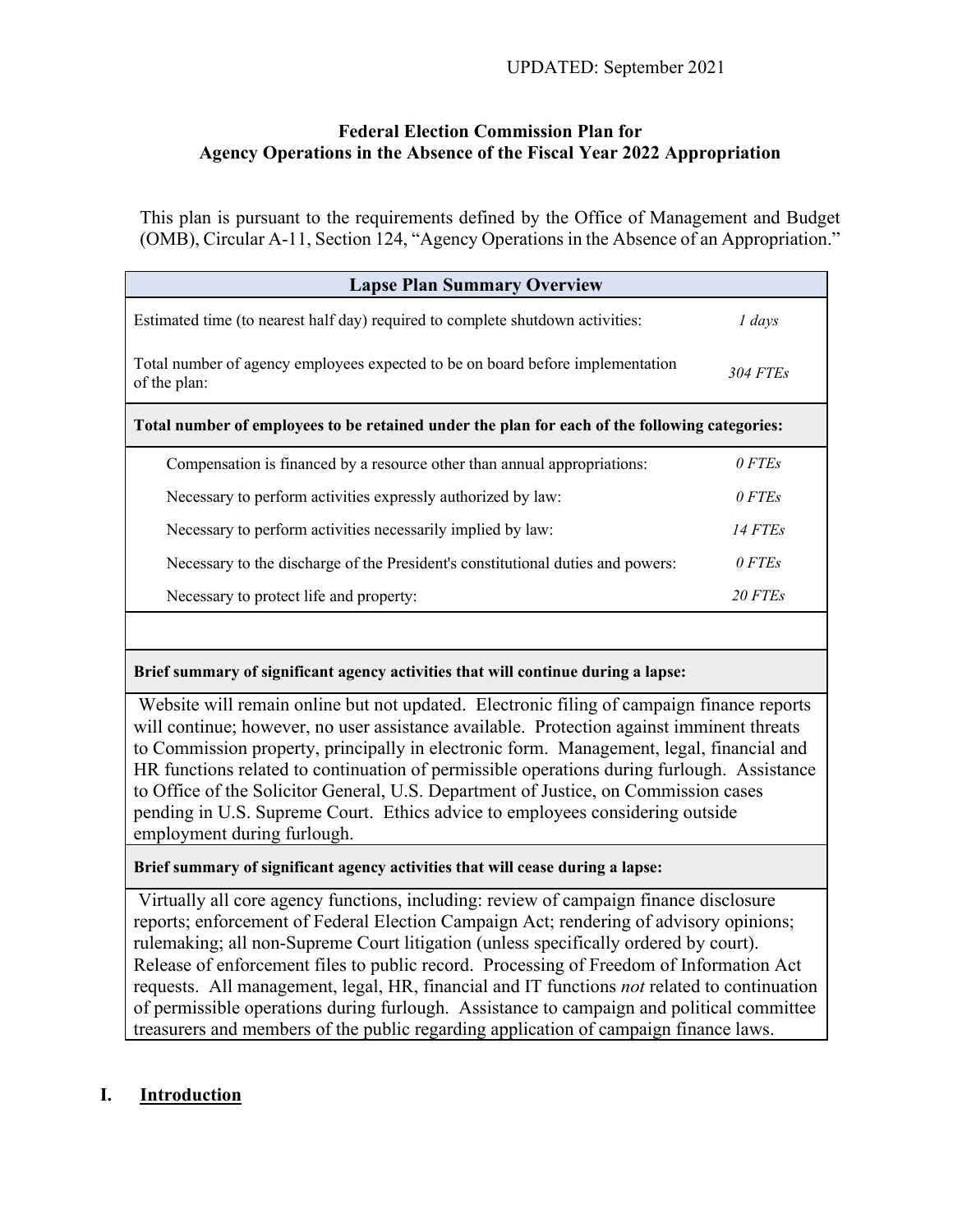Legal opinions issued by the Attorney General and the Justice Department's Office of Legal Counsel since 1980 have made clear that the Anti-Deficiency Act, 31 U.S.C. § 1341, unambiguously prohibits Federal officials from incurring obligations in the absence of appropriations except in extremely limited circumstances.

Based on these opinions, it is clear that in the absence of appropriations for the new fiscal year the Federal Election Commission (FEC) may neither expend any additional funds nor incur any additional obligations except for those that:

- Are implicitly authorized by some other law.
- Are necessary to the prevention of imminent threats to human life or property, including the government's property. The government's property includes electronically stored data.
- Are necessary to the orderly termination of agency operations in the absence of appropriations.
- Are necessary incident to execution of one of the President's specified powers under Article II of the Constitution.
- Are funded by a multi-year, a "no-year" (i.e., remaining available until expended), or a permanent appropriation.

The Office of Personnel Management (OPM) defines a shutdown or "emergency furlough" as the placing of employees in a temporary non-duty, non-pay status due to the agency no longer having the necessary funds to operate.

This plan outlines the process and the guidance for actions to be taken by the FEC when Congress fails to enact regular appropriations, a continuing resolution, or a needed supplemental, resulting in an interruption of fund availability.

This section does not apply to specific appropriations action by the Congress to deny program funding.

In the absence of appropriations:

Federal officers may not incur any obligations that cannot lawfully be funded from prior appropriations unless such obligations are otherwise authorized by law.

Federal officers may incur obligations as necessary for orderly termination of an agency's functions, but funds may not be disbursed.

The FEC will be officially notified by the OMB in the event of a government shutdown.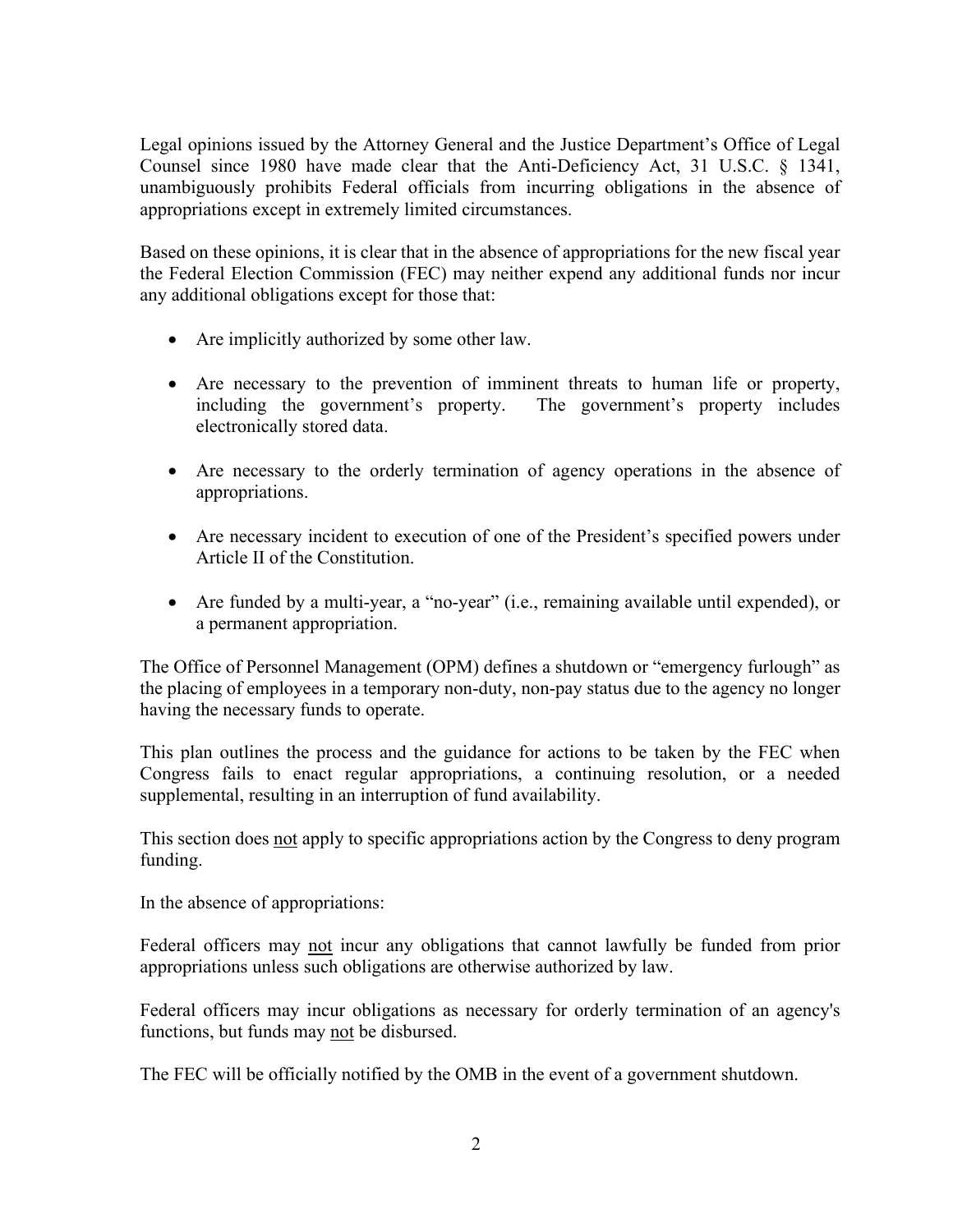## **II. Affected Employees**

All FEC employees are covered by the furlough action, including temporary employees, unless otherwise identified in Attachment A. As of September 24, 2021, the FEC has 304 employees on-board prior to any furlough actions. After all shutdown activities are completed, the FEC expects to have 270 employees furloughed.

## **III. Preliminary Activities**

- **A.** Upon notification by OMB that the agency should review its shutdown plan, the Shutdown  $Team<sup>1</sup>$  $Team<sup>1</sup>$  $Team<sup>1</sup>$  will review this plan.
- **B.** If any changes to this plan are deemed necessary, they will be shared with OMB pursuant to OMB Circular A-11.
- **C.** If any changes to this plan are deemed necessary, and the changes would affect the working conditions of bargaining unit employees, the Staff Director or his/her designee will notify NTEU and, if necessary and if practical given the time involved, will conduct bargaining over the impact and implementation of the changes.
- **D.** The Staff Director, the General Counsel, and the Chief Financial Officer shall ensure that their subordinate employees holding positions listed in Attachment A are reminded or notified that they hold such positions, and that they should begin preparations to carry out the functions for which they would be retained on duty during a shutdown.
- **E.** The Press Office and Information Division, in consultation with the Office of General Counsel (OGC), the Office of Compliance, and the Commission, will prepare notifications for the public concerning Commission operating status and the effect of a shutdown on filing requirements for disclosure reports, Matters Under Review, administrative fines matters, and alternative dispute resolution matters. These notifications will be held ready for use in the event a shutdown actually occurs. Other divisions should make plans for directly contacting outside stakeholders to advise them of the shutdown.
- **F.** The Administrative Services Manager will coordinate with the General Services Administration (GSA), the Federal Protective Service (FPS), and the building manager to determine all necessary arrangements for the physical security of the FEC headquarters building in the event of a funding lapse.
- **G.** Not later than the third business day before funding is to lapse, the Staff Director will provide a notice to all employees via email that a funding lapse is possible. This message should, at a minimum:

<span id="page-2-0"></span><sup>&</sup>lt;sup>1</sup> The FEC Shutdown Team consists of the Staff Director, General Counsel, Chief Financial Officer, Deputy Staff Director for Management & Administration, Deputy General Counsel for Administration, Assistant General Counsel for Administrative Law, Director of Human Resources, Special Counsel to the General Counsel, Management & Program Analyst to the Staff Director, and anyone added for specific reasons as necessary.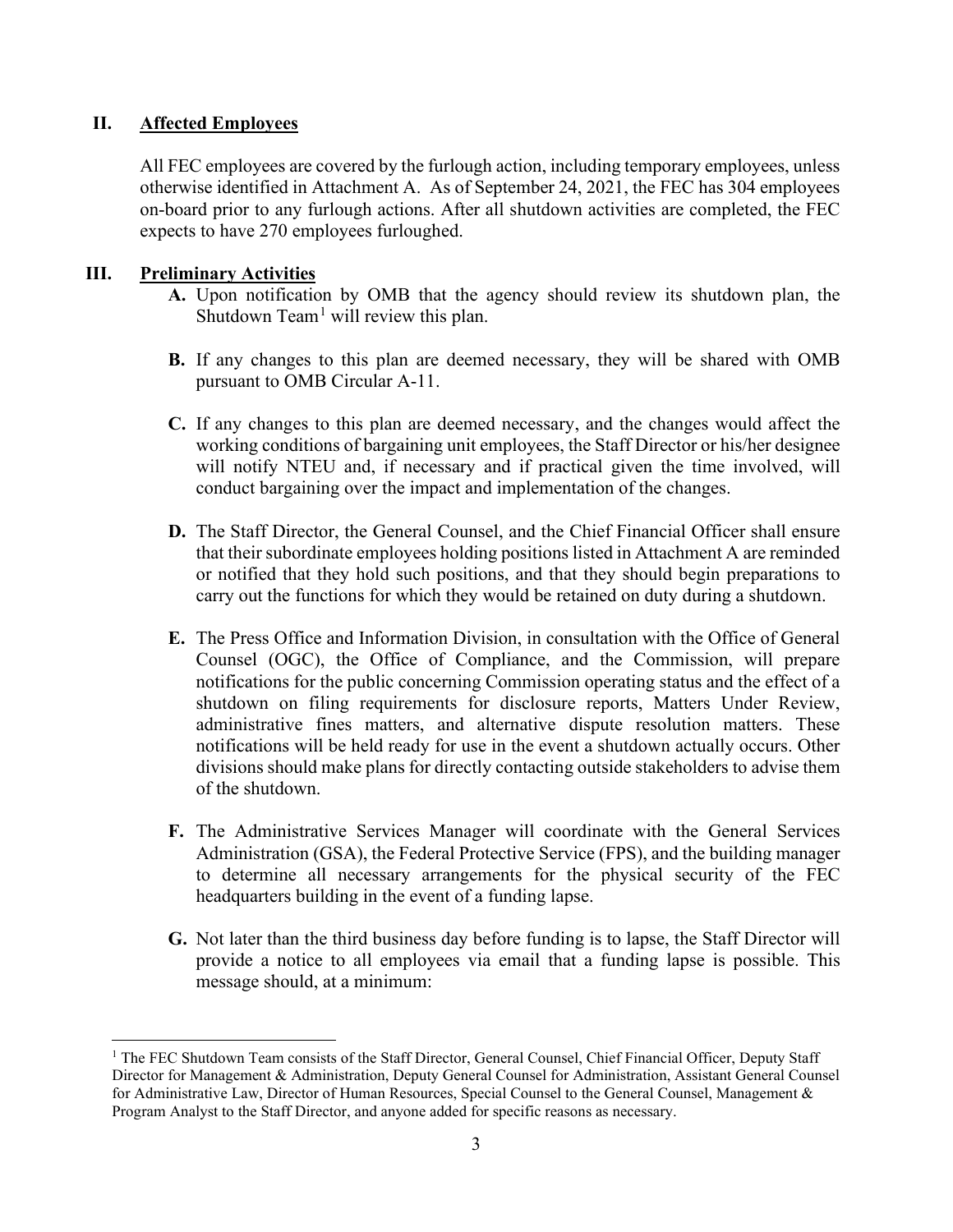- **1.** Provide information about the likelihood of a shutdown, to the extent information is known.
- **2.** Inform all employees that, except as noted below, they should carefully monitor news media accounts of the government's operating status and should not report to work or offsite or online training, or engage in telework, in the event of a shutdown.
- **3.** Inform all employees that if the funding lapse is not resolved, they will receive a furlough notice the morning of the first business day of the shutdown.
- **4.** Inform all employees that if they wish to receive updates of important information from FEC management via personal email during the furlough, they should ensure they have provided their personal email addresses to the Management and Program Analyst in the immediate office of the Staff Director. See part III.I below.
- **5.** Encourage all employees who are certain that, within 30 days of the anticipated furlough, they will have a "qualifying life event" that permits an out-of-season change to FEHBP (health insurance) coverage, to immediately submit the change to FEHBP for processing.
- **6.** Remind all employees that those who are furloughed during a lapse in funding are prohibited from using their agency-provided transit subsidy ("TRANServe") benefits during a government shutdown.<sup>[2](#page-3-0)</sup>

# **H. Contracts**

- **1.** The Contracting Officer (CO) will be responsible for contacting all Contracting Officer's Representatives (CORs). Employees assigned as a COR must immediately provide by return email to the Contracting Officer and their own supervisors: the most current status of the contract(s) for which they are responsible; the last identifiable deliverables, including dates and any other pertinent information regarding the status of the contract; and any outstanding or expected invoices for work already performed.
- **2.** Using the information provided by the CORs to the CO, the Staff Director, CFO, CO, and key CORs will hold a pre-shutdown meeting to 1) identify those contracts that are necessary to continuation of the agency's excepted functions during the shutdown, and make sure all actions necessary are taken to ensure continued performance of those contracts during the shutdown (subject to the availability of funds); and 2) identify all contracts near expiration, whether or not they are for excepted services, with an eye towards taking all practicable actions towards renewal of those contracts as may be possible in the time remaining before shutdown; and 3) ensure that the Staff Director, as Furlough Manager, has copies

<span id="page-3-0"></span> $<sup>2</sup>$  On the last business day before funding is to lapse, the Office of Human Resources (OHR) will also send a</sup> standalone email reminder to all employees regarding the prohibition on furloughed employees using TRANServe benefits during a government shutdown.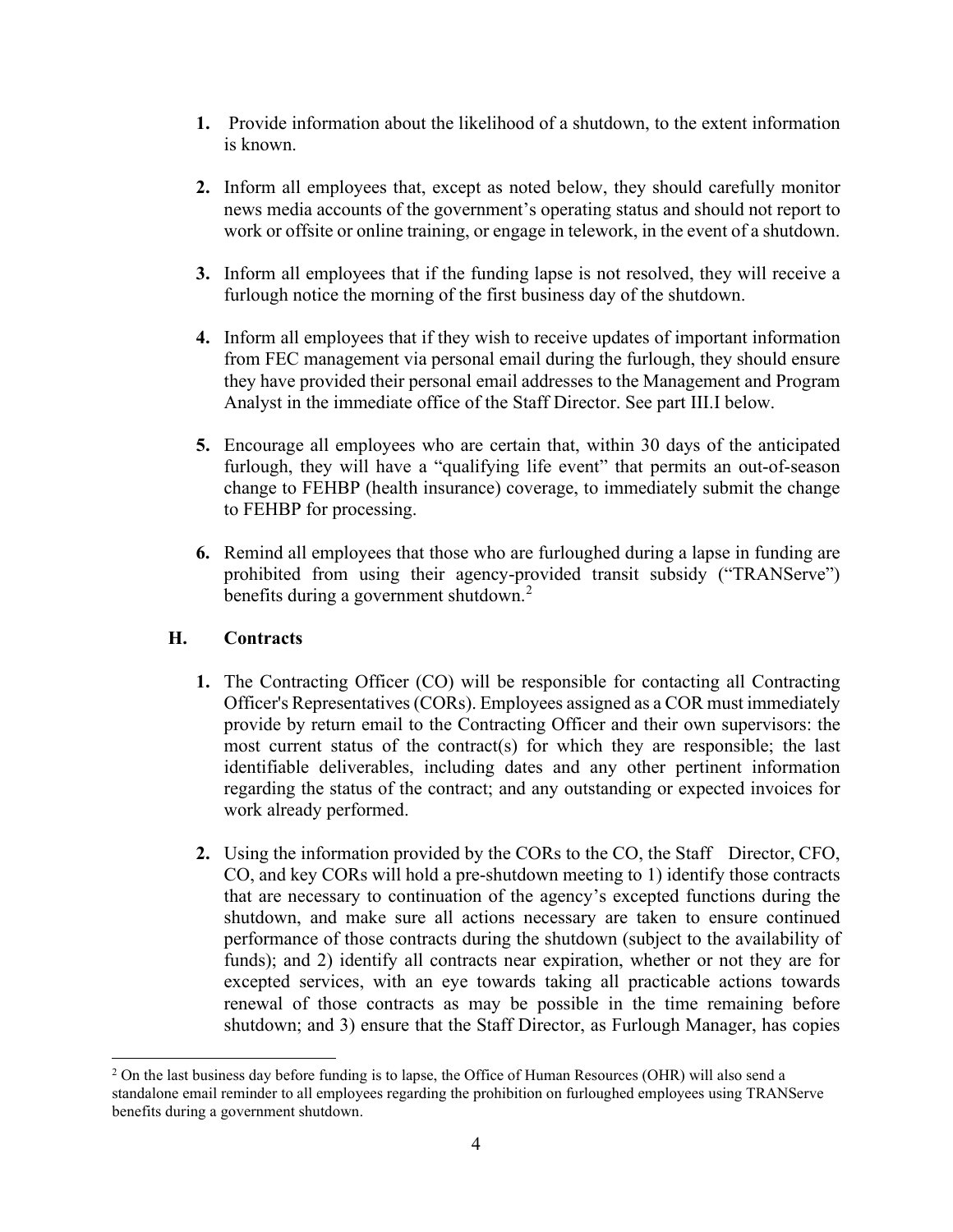of all directions to contractors to continue work during the lapse, stop work immediately upon the lapse, or to stop work once they need to interact with a furloughed FEC employee.

- **3.** All FEC contracts shall be divided into the following four groups:
	- **a.** Contracts that are necessary to continuation of the agency's excepted functions during shutdown (subject to availability of funds). Notices shall be prepared for these contractors directing them to continue work during the shutdown.
	- **b.** Contracts for which funds have already been obligated and for which the agency receives some benefit from continued performance during the shutdown, but which are not necessary for continuation of excepted functions. Notices shall be prepared for these contractors indicating that they may continue to work during the shutdown up until the point at which they need to communicate with a furloughed FEC employee, at which point they should suspend performance.
	- **c.** Contracts for which funds have already been obligated, but for which the agency receives no benefit from continued performance during the shutdown. (Example: IT support for the Office of Compliance and the Office of General Counsel's Enforcement Division.) Suspend work notices shall be prepared for these contractors.
	- **d.** Contracts for which funds have not yet been obligated for continued performance during the shutdown, and which are not necessary for continuation of excepted functions. Suspend work notices shall be prepared for these contractors.
- **4.** Copies of each notice prepared pursuant to part III.H.3. shall be provided to the Staff Director.
- **I.** All employees are responsible for ensuring up-to-date personal contact information (preferably an email address) has been provided to their supervisors. During a shutdown, FEC employees may receive periodic updates from the Staff Director or his/her designee on their personal email accounts. Updates will also be posted on the FEC website. See part III.G.4 above.

### **IV. Activities on the Business Day Before a Possible Funding Lapse**

- **A.** All employees must update their hours worked and leave taken in WebTA for a period through the last day prior to the potential furlough.
- **B.** All employees will be responsible for taking the necessary steps, under supervisory direction, to cancel meetings, hearings, and other previously arranged business, and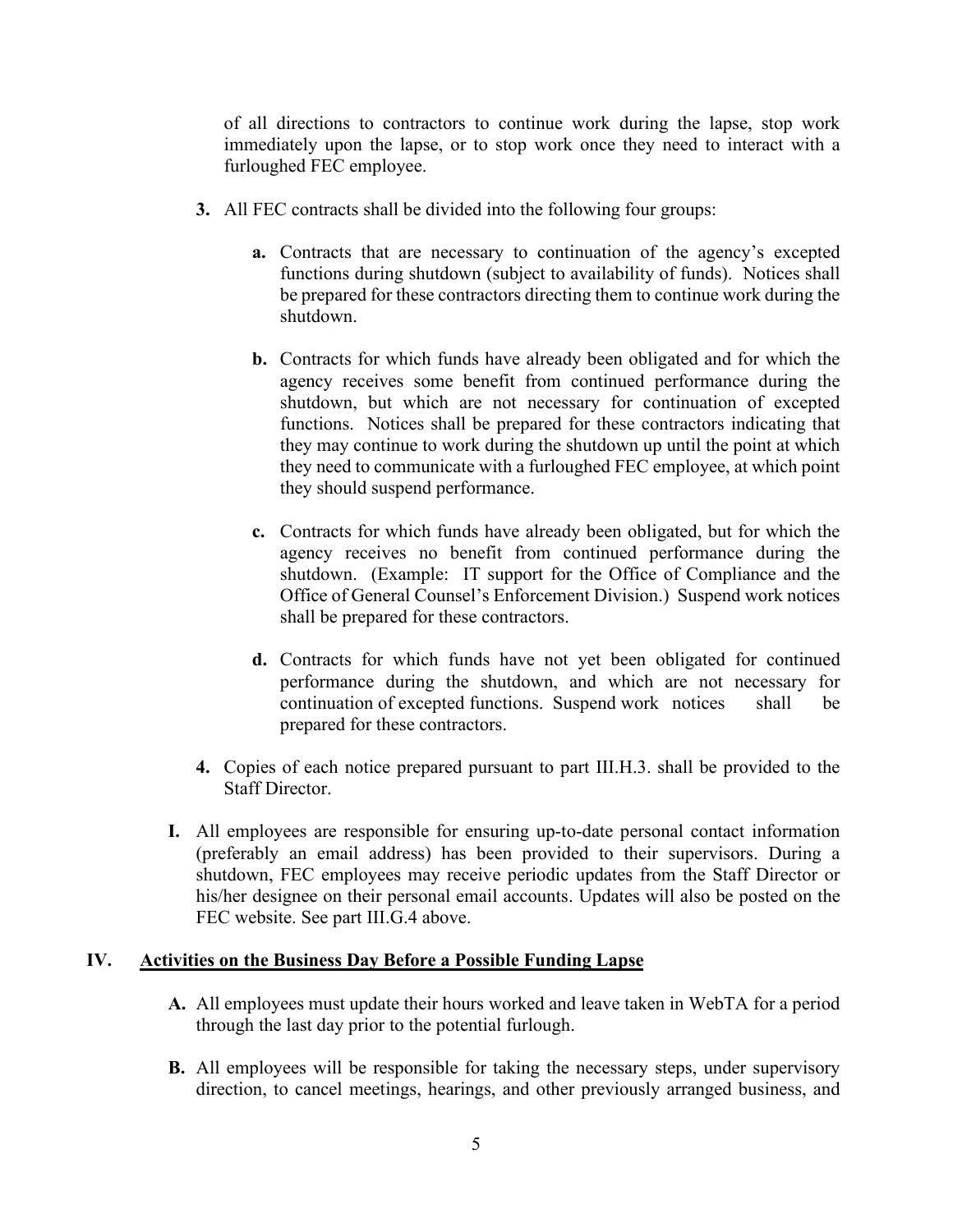appropriately notifying parties such as other Federal agencies, State governments, and private entities involved in agency matters of the cessation of normal business.

- **C.** The Press Office and the Information Division will release through the website and other appropriate means the previously prepared information about operating status and filing requirements in the event of a furlough.
- **D.** The Office of Human Resources will ensure all employees are provided information regarding the eligibility and application procedures for furloughed employees for unemployment compensation. This message must also advise employees that any unemployment compensation received will have to be paid back once the furlough ends.
- **E.** The Administrative Services Division will notify the United States Postal Services and other delivery services that the FEC will be closed and unable to accept mail. All mail will be held offsite and delivered upon the agency reopening. The notice to the public referred to in part III.E will encourage members of the public who cannot wait until the end of the shutdown to send us hard copy documents to use a service that has tracking capability, and should note that private services are likely to return any mail or packages to the sender if the shutdown lasts more than five days.

### **V. Activities on the First Day of the Funding Lapse and Thereafter**

**A. Notice to Furloughed Employees.** At 7 a.m. on the first business day of the funding lapse, the Staff Director will issue a "Furlough Decision Notice Due to Lapse of Appropriations" (5 C.F.R. Part 752). Notice by agency-wide email, will be sufficient. Staff receiving their notice by email must respond to the email acknowledging that they have received and read it.

This notice must at a minimum:

- **1.** Inform recipients that, unless they have been notified otherwise, they are in a furlough (non-pay, non-duty) status effective upon the completion of their duties related to the orderly shutdown of the agency, and at that time must engage in no further work, including telework, until recalled to duty.
- **2.** Inform recipients that the furlough is not expected to last in excess of 30 days.
- **3.** Inform recipients that the furlough action is being taken because of a sudden emergency requiring immediate curtailment of the agency's activities, and that therefore, the customary 30-day advance notice period and opportunity to answer are suspended under the provisions of 5 C.F.R. 752.404(d)(2).
- **4.** Inform recipients, pursuant to 5 C.F.R. 752.404(b)(2), that if any employees of their same grade and job title are not furloughed, the reason is that those employees are required to complete orderly suspension of agency operations, will be performing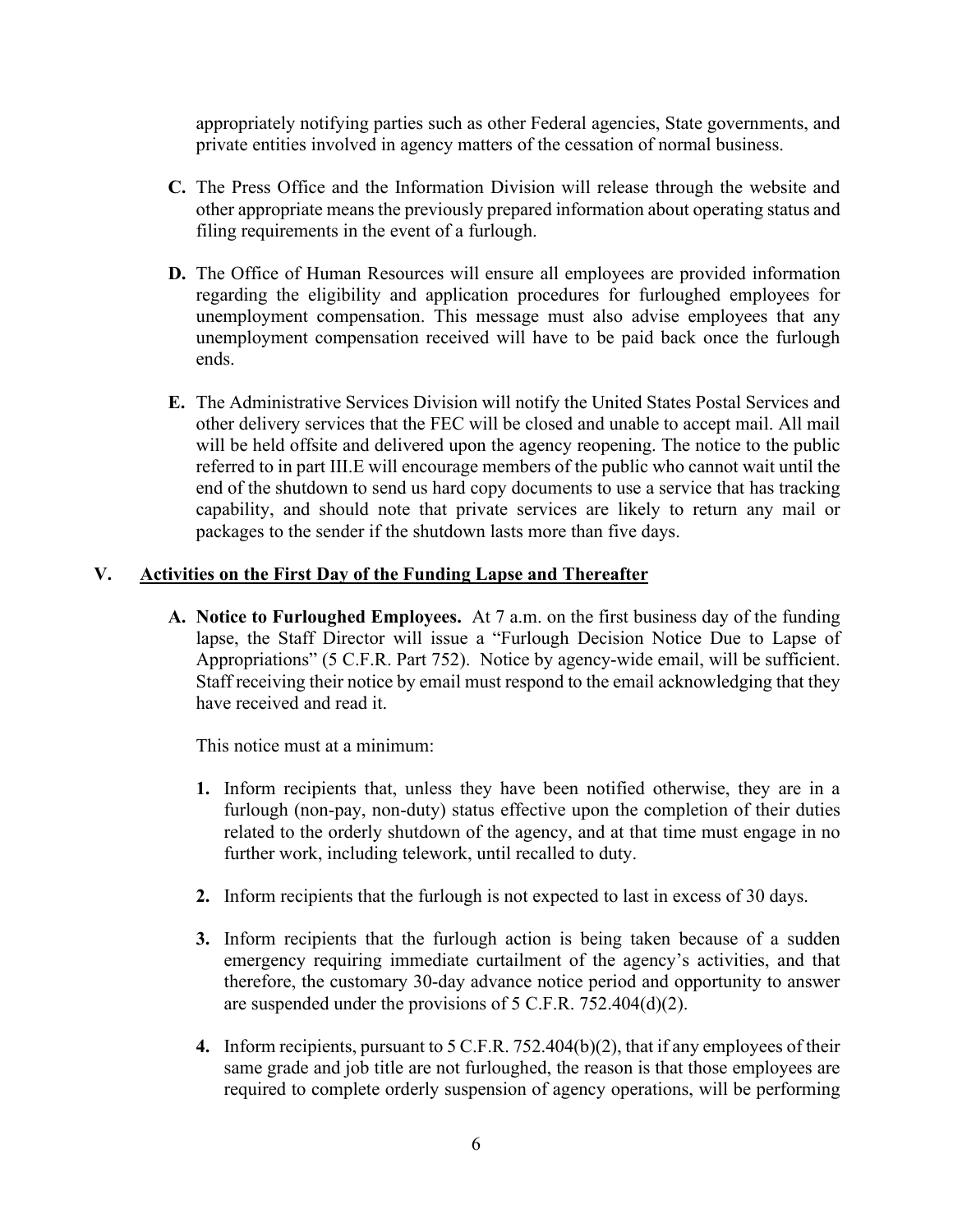functions essential to the protection of life or property, or will be performing functions the continuation of which is otherwise authorized by law.

- **5.** Inform recipients of their rights to appeal the furlough to the Merit Systems Protection Board or, if they are bargaining unit employees, their right to grieve the furlough pursuant to the FEC-NTEU Labor Management Agreement.
- **6.** Inform recipients that they are prohibited from performing voluntary services for the federal government and therefore, until specifically recalled to work, they are prohibited from performing any work functions while on furlough status, even on a voluntary basis.
- **7.** Inform recipients that while the agency will make its best efforts to formally notify them when they are recalled to work, they are instructed to monitor developments in the news media. Absent contrary guidance from OMB or OPM, employees will be expected to resume work on the first business day after the President has signed legislation resolving the funding lapse or after Congress has overridden a Presidential veto of funding legislation.
- **8.** Inform recipients that they are not to attempt to access the FEC building during the furlough without the prior approval of the Furlough Manager (Staff Director).

For employees not listed on the attached Schedule A, the completion of shutdown functions entails only completing any activities listed in Section IV above, and receiving, reading, and replying to the furlough notice.

Furlough notices will be sent to employees through their FEC email accounts. In the event that a second furlough notice is required, it will be sent to personal email addresses from the emergency contact list. Employees will be instructed to receive their furlough notices remotely by logging into their FEC email accounts using VPN, an FEC-provided mobile device, or Outlook (Cloud), at the hour when their normal tour of duty begins. Employees who cannot receive their furlough notices remotely will coordinate with their supervisors to receive the notice.

### **B. Effects of the Furlough**

- **1. Effect of Furlough on Pay, and on Leave Accrual.** The FEC will not process payroll for days covered by the funding lapse. Pursuant to the Government Employees Fair Treatment Act, Pub. L. 116-1, back pay for the period of any funding lapse, including the accrual of leave and restoration of leave that was scheduled but cancelled during the furlough, will be accomplished as rapidly as possible following the end of the funding lapse.
- **2. Effect of Furlough on Scheduled Leave.** For furloughed employees, all previously scheduled paid leave during a furlough is cancelled, because the necessity to furlough supersedes leave rights. The Anti-Deficiency Act (31 U.S.C.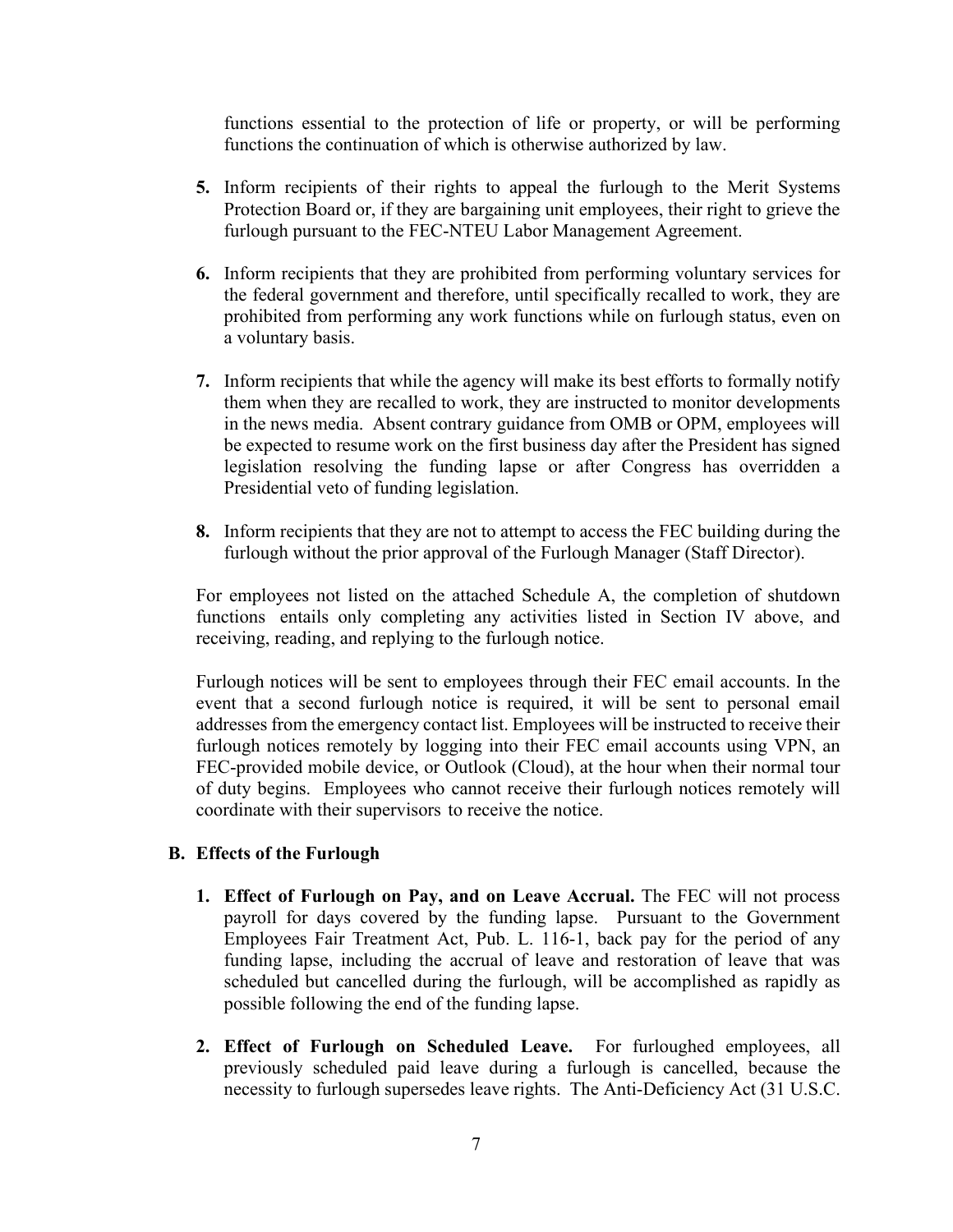1341 et seq.) does not allow authorization of any expenditure or obligation before an appropriation is made, unless authorized by law. Paid leave creates a debt on the part of the Government that is not authorized by the Act. Therefore, the FEC must cancel all previously scheduled paid leave for furloughed employees. Pursuant to the Government Employees Fair Treatment Act and OPM guidance thereunder, employees who are on duty full-time performing excepted activities but who must be absent from duty for personal reasons during a portion of the funding lapse may choose between using previously accrued leave (in which case they will incur a charge to leave) or going on furlough status during their absence and being recalled to duty at the end of their absence (in which case they will incur no charge to leave). Those who choose to go on furlough status with a subsequent recall to duty shall receive a furlough notice that documents their choice, states the period of time for which they are to be furloughed, and provides the same information described in parts V.A.3 through V.A.5 above.

- **3. Effect of Furlough on Training.** Employees scheduled for any online training by third-party providers that is paid for by the Commission must be advised that they will be placed on furlough for the duration of the funding hiatus. Such employees must stop participation in the training and notify the Contracting Officer to determine if the class can be rescheduled at a later date after the resolution of the furlough.
- **4. Effect of Furlough on Details to Other Agencies.** Employees on details to other agencies may continue to work if their function at the other agency will continue during the shutdown. Otherwise, they are on furlough and must check their FEC email on the first day of the shutdown for their furlough notice.

### **5. Effect of Furlough on Employee Benefits**

- **a. Federal Employees' Health Benefits (FEHB) Plan.** Pursuant to direction from OPM, the health coverage of all employees covered by an FEHB Plan shall continue. The employer's portion of the premium will continue to be paid by the government. However, employees shall be personally liable for their share of premiums. Because an employee's share of premiums cannot be deducted from the employee's paycheck when the employee is in a nonpay status, each employee shall incur a debt to the Government equal to the amount of the employee's share of premiums for each pay period in which no deductions are made. Once returned to a pay status, the delinquent amount will be automatically deducted from the bi-weekly gross pay, in addition to other authorized deductions, until the debt is liquidated.
- **b. Federal Employees' Dental and Vision Insurance Program (FEDVIP)** FEDVIP dental and vision insurance program coverage will continue during the lapse in appropriations. If the lapse period is less than three consecutive pay periods, employees' premiums will accumulate and be withheld later when the lapse ends. However, if employees do not receive pay for three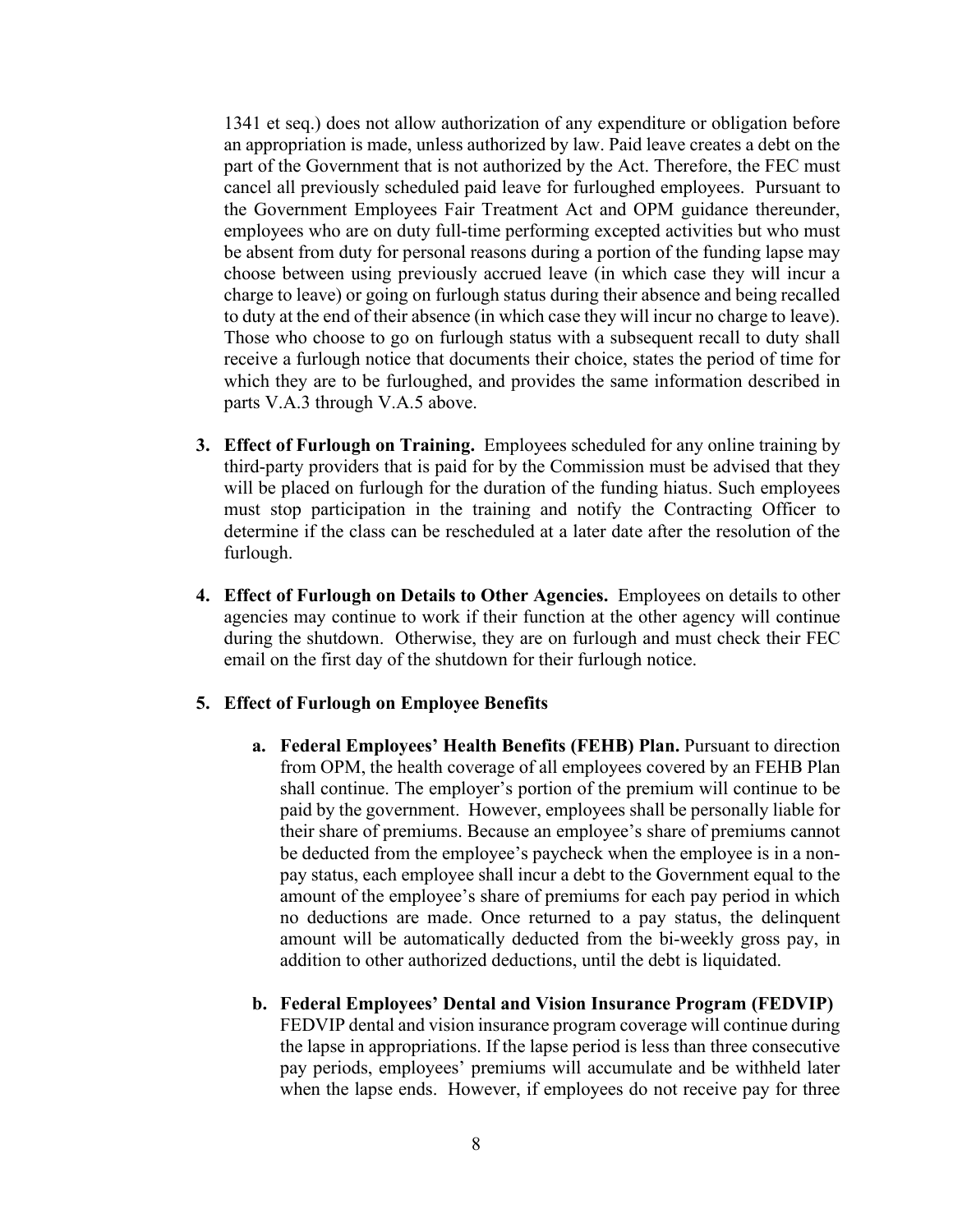or more consecutive pay periods, BENEFEDS will begin to bill employees directly for their premium payments. To ensure continued coverage, employees should pay those bills on a timely basis.

#### **c. Leave Accrual**

As a result of the Government Employee Fair Treatment Act (Public Law 116-1), employees will accrue leave during the furlough period as if it were a regular pay period.

#### **d. Retirement and Life Insurance**

For most employees, retirement and life insurance benefits remain unaffected by the furlough period. However, OHR will follow OPM guidance for employees who are on a leave without pay (LWOP) status before the furlough. OHR is also responsible for notifying the National Finance Center of the furlough actions on employees receiving military retired or retainer pay.

#### **6. Effect of Furlough on pending new hires.**

The "entry on duty" date of any individuals who have a scheduled start date of FEC employment during the shutdown will be changed to a date as soon as practicable after the end of the funding lapse. The Staff Director or his/her designee will contact new employees to notify them of the funding lapse.

- **C.** The CFO will contact OMB immediately upon initiation of shutdown operations.
- **D.** The Administrative Services Manager or her designee will inform GSA, FPS and the building manager that the agency has initiated shutdown operations, and will coordinate the execution of any necessary actions determined according to III.F above.
- **E**. The Staff Director shall:
	- **1.** Remain on duty, as Furlough Manager, throughout the furlough.
	- **2.** Be authorized to recall to duty any employees necessary to meet unanticipated contingencies related to imminent threats to life or property, including electronic records or data.
	- **3.** Initiate resumption of operations (see below) immediately upon the signing by the President of legislation ending the funding lapse.
	- **4.** Receive and take appropriate action on all communications from OMB during the funding lapse.
- **E.** The Litigation Division of OGC will ensure that notices are filed with appropriate courts in which the Commission has pending litigation matters informing the courts that Commission employees have been furloughed and that the agency is closed for the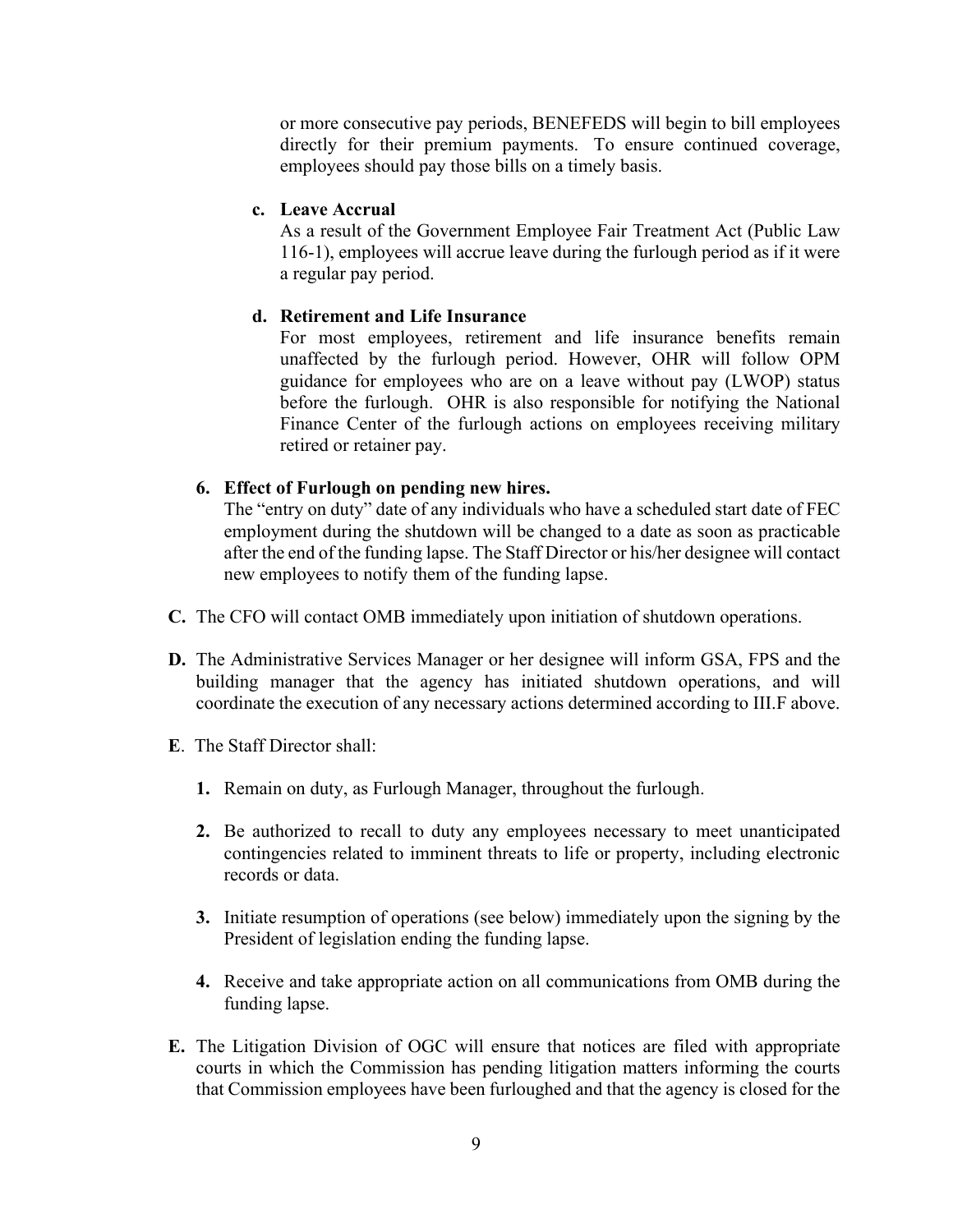duration of the funding lapse. The amount of time necessary for this function may vary depending on the Commission's litigation docket at the time of the lapse but is not anticipated to take longer than the close of business on the first business day following the funding lapse. Employees carrying out this function will be furloughed upon its completion. The General Counsel is authorized to recall to work such Litigation Division personnel as may be necessary solely to file any additional notices that may become necessary during the furlough, to engage in the normal conduct of litigation in cases where the court so orders notwithstanding the furlough, or to provide assistance (if requested) to the Office of the Solicitor General in Supreme Court cases in which the Commission is a party. Upon the completion of these tasks, any recalled personnel shall be returned to a furlough status.

- **F.** The Office of the Chief Financial Officer (OCFO) will perform the fiscal and accounting tasks required to maintain accountability and report obligations and expenditures of all funds. It is anticipated that the amount of time necessary for this function may be up to a full business day. Employees carrying out this function will be furloughed once the excepted functions are completed.
- **G.** The Contracting Officer (or designee) will disseminate the notices to contractors described in part III.H.3.c above. The amount of time necessary for the Contracting Officer to issue stop work notices may be more than one business day depending on when the funding lapse begins. The Contracting Officer may be recalled to work, on either a full-time or intermittent basis, if necessary.
- **H.** The Office of Human Resources (OHR) will ensure any HR actions necessary to shut down the agency are completed, including the delivery of hard copy furlough notices to employees who are unable or unwilling to receive their furlough notices by email or other arrangements. The amount of time necessary for this function is estimated to be no more than a full business day. The OHR personnel necessary to this function will be furloughed upon its completion. Currently, per guidance from the OPM, it is anticipated that all furlough actions to be processed through the National Finance Center will be retroactively conducted at the end of the furlough.
- **I.** The Office of the Chief Information Officer (OCIO) will perform the tasks required to guard against imminent threats to Commission data, and will continue to perform this task throughout the shutdown. OCIO employees necessary for this function are listed on Appendix A and shall not be furloughed.
- **J.** The Administrative Services Manager (or designee) will be responsible for notifying all appropriate Federal and non-Federal parties who have roles relating to the physical security of the FEC building that the agency is shut down. The Administrative Services Manager or their delegate shall also remain in a telework status throughout the completion of all other activities on the first day of the shutdown in order to be available to resolve building issues that arise while those activities are being completed. The Administrative Services Manager will then be on intermittent duty for the remainder of the furlough. During this time, the Administrative Services Manager shall be notified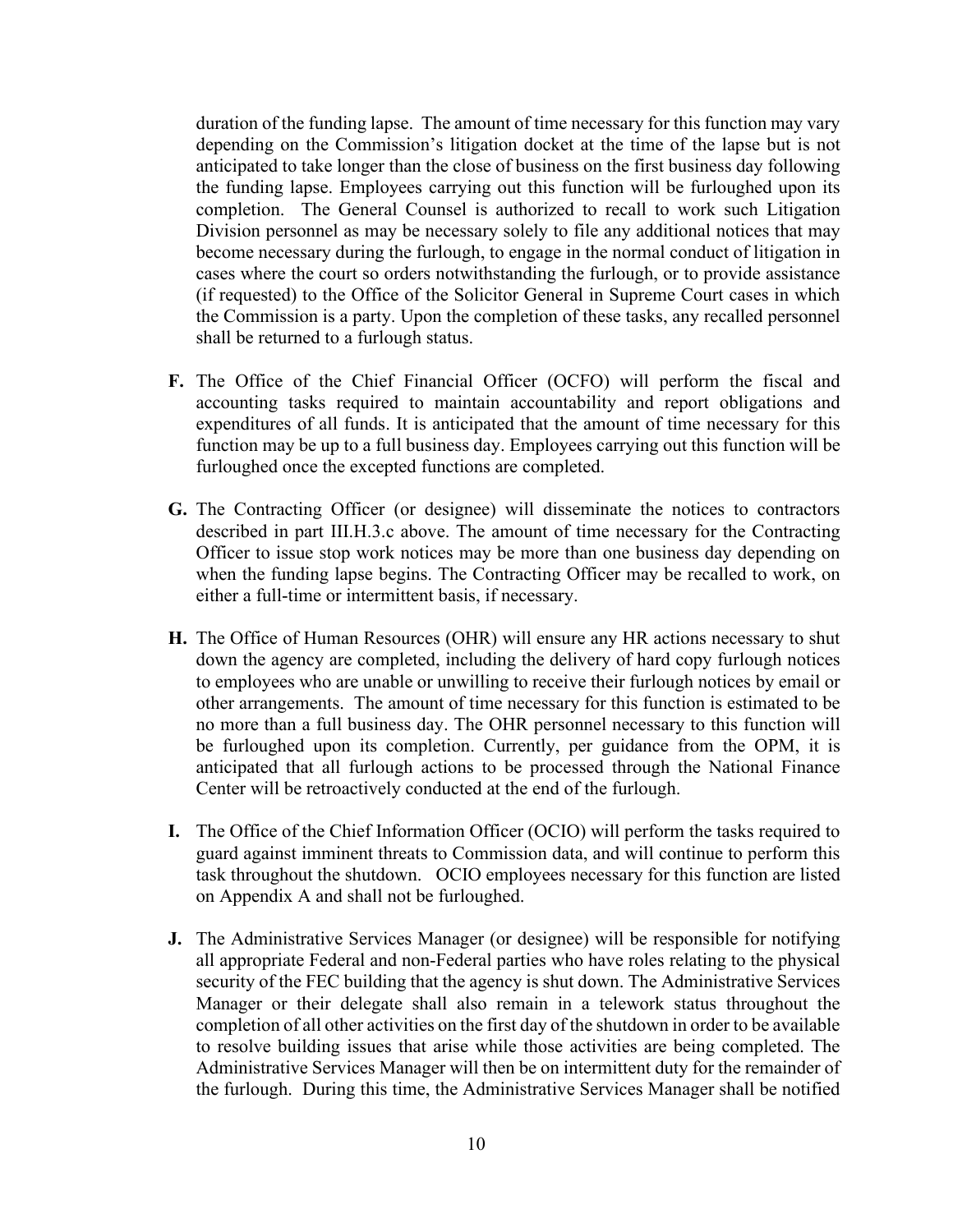by Kastle Systems of, and shall respond appropriately to, all reports of physical entry into FEC facilities. The Administrative Services Manager shall physically inspect the physical security of FEC facilities not less than weekly during the shutdown. As part of these duties, he or she shall ensure the physical securing of all mail or packages that, notwithstanding the shutdown, were delivered to the FEC.

**K.** The General Counsel (or designee(s)) shall not be furloughed. The OGC personnel not furloughed shall provide advice and legal support to the Staff Director and Commission as necessary concerning shutdown-related legal questions during the funding lapse. The specific personnel who will not be furloughed are listed by name on Appendix A.

# **L. Functions that may or may not occur during a lapse, depending on the specific situation:**

- **a.** If, at the time of the lapse, the Ethics Office has under its review financial information provided by a potential nominee to the Commission, the Deputy Ethics Officer may remain on duty during the furlough solely for the purpose of carrying out functions related to that review. This is permissible as an incident to the President's power of nomination under Article II of the Constitution. The Deputy Ethics Officer may also be recalled to work on an intermittent basis to provide guidance to agency employees with respect to outside employment.
- **b.** If a lapse occurs during the calendar year in which a presidential election occurs or the calendar year immediately preceding the presidential election year, the Staff Director and the General Counsel shall jointly determine the number and identity of Audit Division and OGC employees necessary, if any, to carry out functions during the lapse related to the eligibility and entitlement of presidential candidates to public funding. This is permissible as implicitly authorized by the permanent, indefinite appropriation of funds to the Presidential Election Campaign Fund at 26 U.S.C. § 9006(a).

#### **M. Additional Considerations**

- **1. Intermittent employees.** Certain employees on Attachment A, or other employees recalled to work during a shutdown to meet unexpected contingencies, may be designated as "intermittent employees." "Intermittent employees" are those whose services are required for excepted purposes during a shutdown, but on less than a full-time basis. Intermittent employees shall receive furlough notices that 1) notify them of their status as intermittent employees, 2) explain what duties they are expected to perform while on duty during a funding lapse, 3) explain that they are to be considered in a furlough status while not performing their excepted duties, and 4) provides the information described in parts V.A.3 through V.A.5 above.
- **2. Building access; telework by excepted and intermittent employees**. FEC facilities at 1050 First Street, N.E. are CLOSED during a shutdown. After the first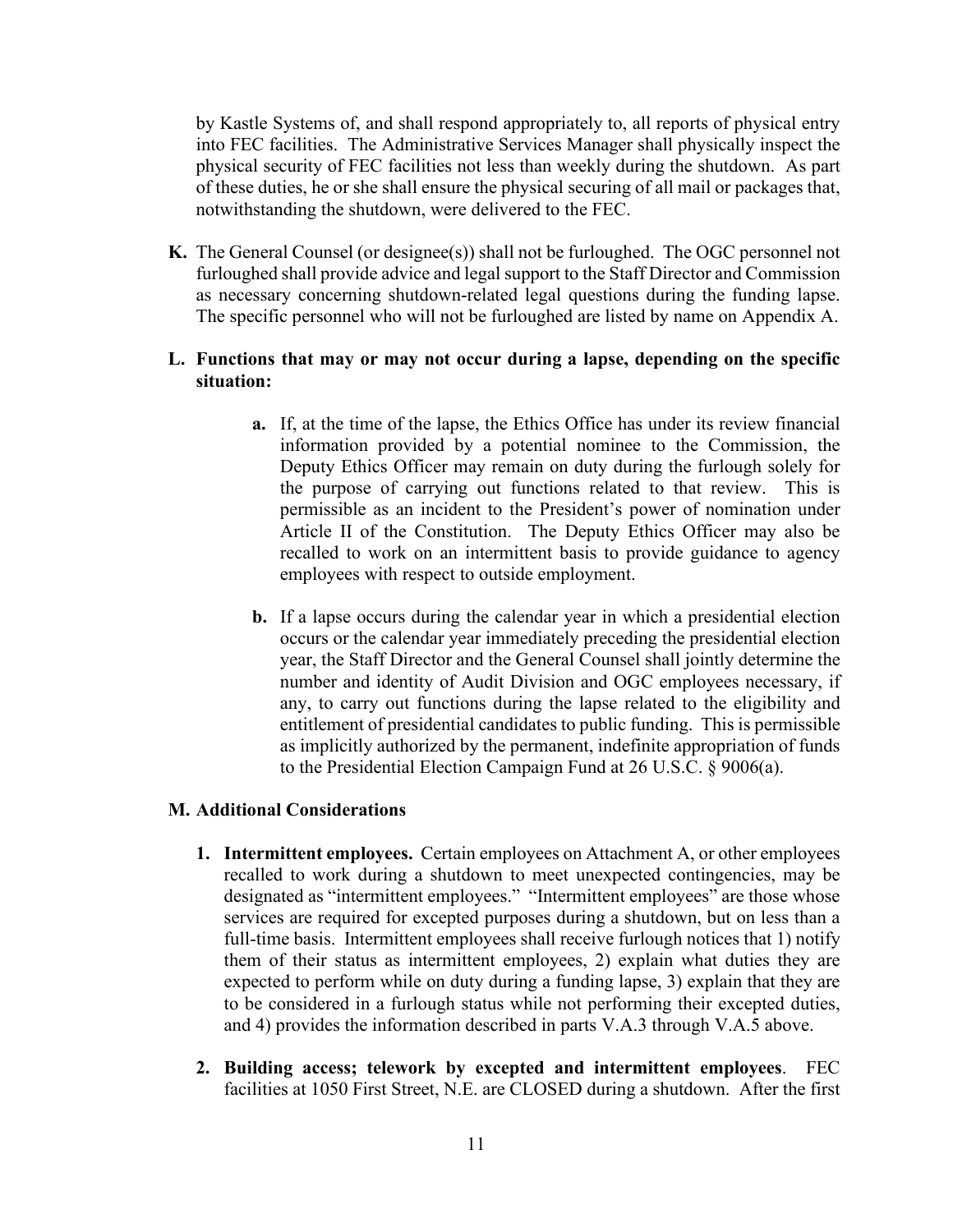day of a furlough, entry into the building by any FEC employee or contractor other than a Commissioner, the Staff Director, or the Administrative Services Manager shall require the express prior approval of the Staff Director, as Furlough Manager. Entry without such approval shall be subject to administrative or disciplinary action upon the conclusion of the furlough. Those employees excepted from the furlough on either a full-time or intermittent basis, or who are recalled to duty during the furlough, will be expected to continue to telework under the same terms and conditions they have been teleworking under the Commission's evacuation order during the COVID-19 pandemic, unless the Staff Director specifically approves onsite work.

**3. Daily conference calls.** The Staff Director, Chief Financial Officer, Deputy Staff Director for Management and Administration or designee, and at least one out of the General Counsel, the Deputy General Counsel for Administration, the Assistant General Counsel for Administrative Law, and the Special Counsel to the General Counsel shall meet via conference call each business day during the lapse to discuss developments relevant to the management of agency operations during the lapse. The Staff Director will ensure relevant staff are on any scheduled calls with OPM, OMB, and NFC. The Staff Director may designate other excepted or intermittent personnel to participate in a particular daily call as necessary.

### **VI. Responsibilities of Component Offices to Complete Shutdown Activities**

#### **Responsibilities of the OSD:**

Publishes pre-furlough and furlough notices.

Provides a furlough plan.

Notifies appropriate bargaining agents of any proposed shutdown due to a lack of funds as soon as feasible after the decision has been made and prior to delivery of furlough notices to employees.

Notifies employees of any rights and benefits they will have while they are in furlough status.

Negotiates, when and where practicable, the impact and implementation of the shutdown of operations in accordance with FEC policy and the Federal Labor Management Relations statute (5 U.S.C., Chapter 71). The decision to shut down operations due to a lack of funds is not negotiable; therefore, negotiations will not preempt that decision.

Maintain and update list of personal contact information for all FEC employees.

### **Responsibilities of the OCFO:**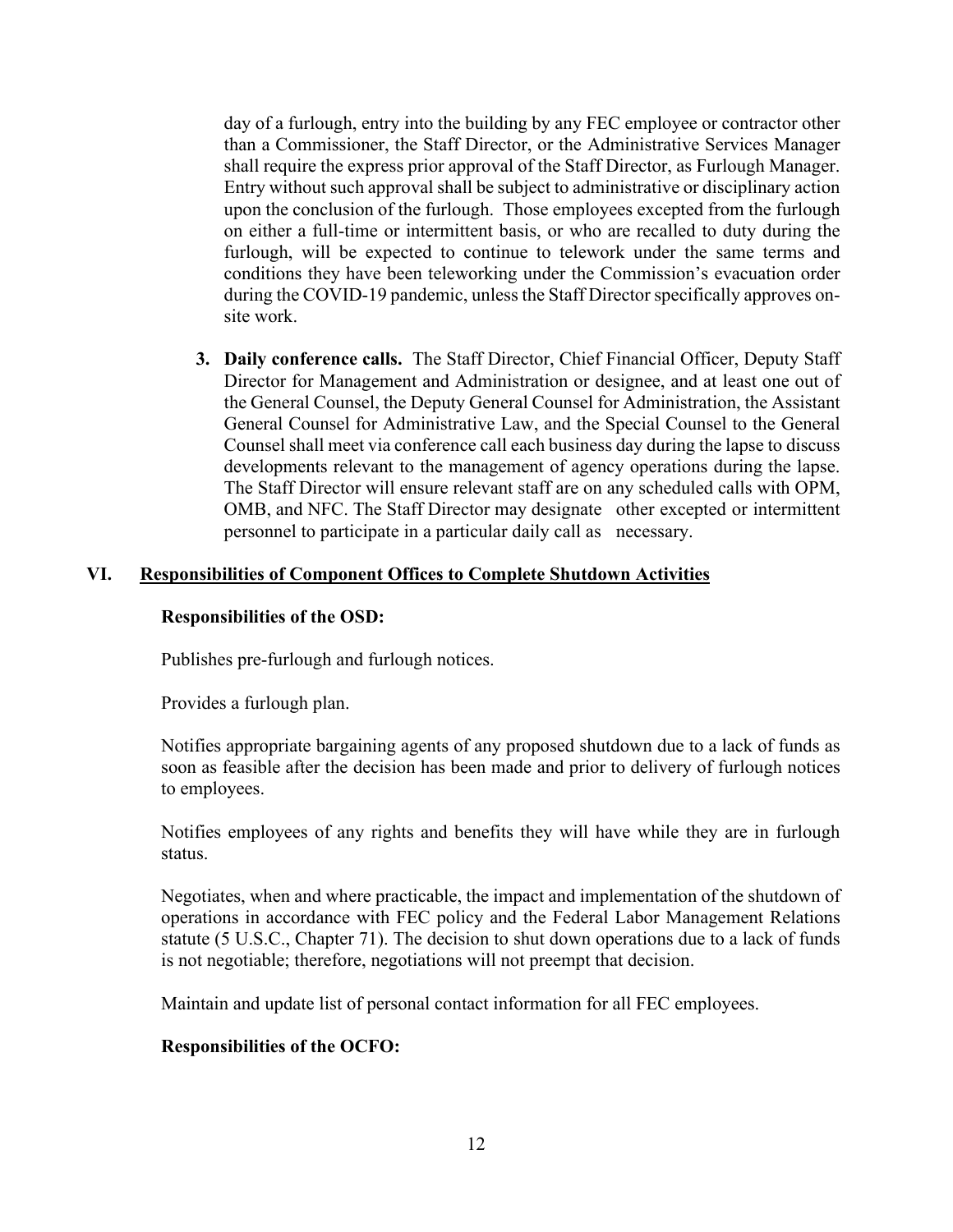Tracks all obligations incurred in maintaining essential activities and terminating agency operations.

Suspends acquisition and assistance awards pending validation of program award decisions.

Facilitates the de-obligation of funds for unused appropriation through contract modifications to maximize funds availability for essential activities, if appropriate.

Ensures measures are in place to guard against accidental obligations or payments that would violate the Anti-Deficiency Act or would otherwise be improper payments, including notifying FEC's payroll processor that no further actions should be processed until resumption of agency operations

Monitors guidance from the agency's payroll provider and resolves issues arising therefrom.

Upon information that restoration of funding is imminent, takes all actions necessary to ensure payment of back pay and accrual of leave at the earliest possible time, consistent with the Government Employee Fairness Act (Pub. L. 116-1).

### **Responsibilities of the OGC:**

Assists the Commission, the Staff Director, the CFO and the IG in identifying both the essential functions performed by the FEC and the emergency personnel required to perform these functions to ensure compliance with OMB guidance and opinions of the Attorney General.

### **VII. Resumption of Operations**

Upon the end of the furlough, employees are expected to resume work the next business day, unless otherwise authorized by the Staff Director. Employees will be notified via personal email and by the placement of a message on the FEC web site. Employees will be notified with reopening instructions via personal email from the Staff Director or his designee. Employees that do not have a personal email on file in the emergency contact database will be contacted by a supervisor. Employees are responsible for monitoring the media regarding updates to the government's funding status.

### **VIII. Relation to OMB Guidance**

To the extent any provision of this plan is inconsistent with written guidance from the OMB regarding the specific times of furlough or the scope of permissibly exempt activities, the OMB guidance shall govern.